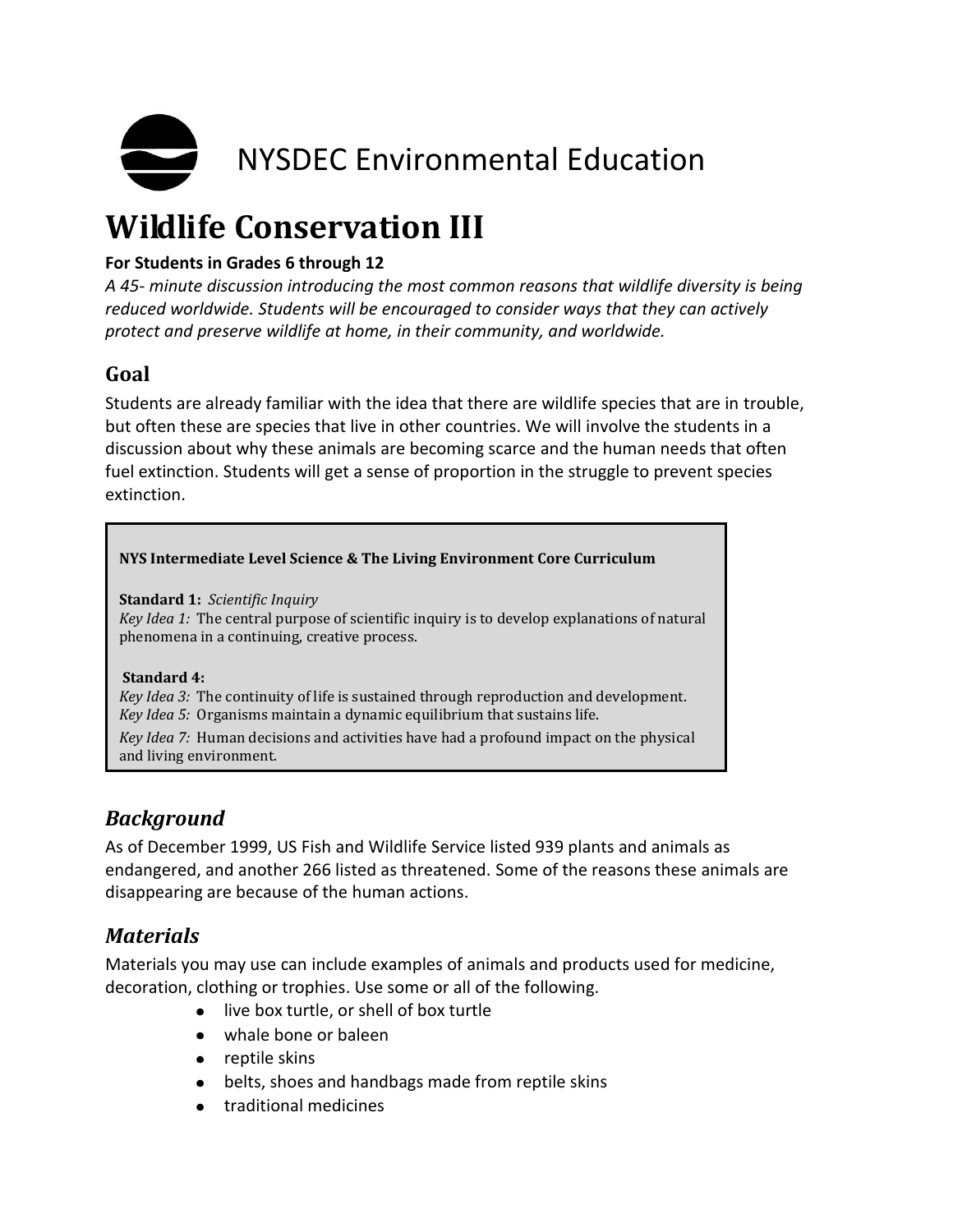## *Procedures*

Begin with a discussion about the reasons that animal species become scarce throughout the world. Focus on the human causes of the decline of biodiversity. During the discussion physical examples representing each topic will be presented to encourage intercourse and debate. For example, a box turtle may be used as a local representation of habitat loss.

Focus the discussion on the mnemonic HIPPO. This word represents five major causes of declining biodiversity in wildlife species. The topics are as follows:

- *H Habitat Loss*
- *I Invasive Species*
- *P Pollution and Pesticides*
- *P Population Growth (human) and the Pet Trade*
- *O Over-hunting and Over-collecting*

## *Concept Descriptions*

**Habitat Loss:** Because of encroachment of human activities and land development, many species are in decline due to their environment being unable to fulfill a population's basic requirements. All species require space, food, water, shelter, and the ability to find a mate and reproduce. Some species require a small habitat to find all of these things; other species require vast areas of territory to successfully survive.

**Invasive Species:** Around the world, animals and plants are transported from one country or region to another. If introduced into the wild, most of the time these organisms would languish and die. Sometimes, however, these species establish viable breeding populations in new areas. They may be assimilated into the food web and play a healthy role as a newcomer but often these organisms outcompete native species for their niche in the food web. When this happens, biodiversity decreases, and occasionally the balance of nature is upset so much, it is unrecognizable.

**Pollution and Pesticides:** In many industrialized areas, pollution is taken for granted or regarded as a necessary cost of progress. Pollution takes many forms; air or water pollution, soil contamination, light or noise pollution, or garbage and trash. Aside from harming the environment aesthetically, these contaminants can have deadly consequences on ecosystems and wildlife.

Pesticides are chemicals used to reduce or eliminate organisms that have a negative impact on human health, agriculture, or property. Some are toxic beyond their target application or quite harmful to the environment if misused. The loss of many species of birds-of-prey due to the widespread use of the insecticide DDT (*dichloro-diphenyl-trichloroethane*) in the mid 20<sup>th</sup> Century is a prime example of unforeseen consequences.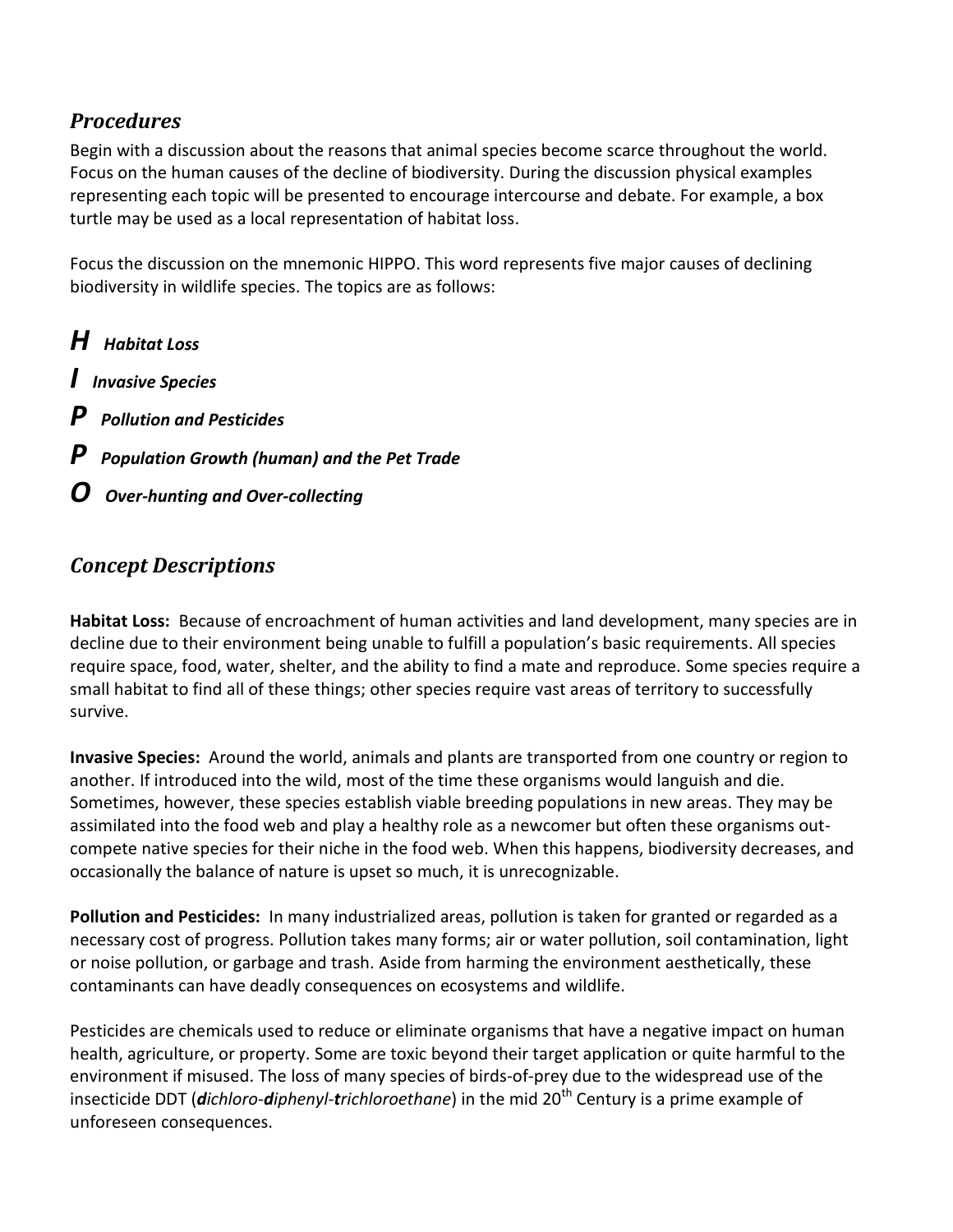**Population Growth and the Pet Trade:** As human populations expand, we find it necessary to claim more and more wilderness areas for housing and industry. Through this expansion, less land is available for wildlife and native animals are commonly forced into less suitable habitats. Unless steps are taken to stabilize these threatened species, wildlife populations can decline or disappear entirely.

The human desire for companionship has cast a wide net, and beyond domesticated animals the list of creatures that we keep in our homes is extensive. Tropical fish, snakes, turtles, spiders, rodents, and even more exotic organisms can be seen in an average pet store. Many of these organisms are harvested from the wild, in some cases with no thought to the sustainability of the harvesting.

**Over-hunting and Over-collecting:** Probably the most well known cause of the loss of large animal populations, over-collecting has impacted many familiar endangered species. The 19<sup>th</sup> Century slaughter of the American bison would be an obvious example, but the collection of sea snails in the tropics for tourists and the harvest of tropical birds for ladies' hats in the early 20<sup>th</sup> Century have had major impacts on those ecosystems.

Encourage students to draw their own conclusions. Suggest examples of how the students themselves can take actions that could mitigate some of the impacts on wildlife diversity- methods of lessening the 'footprint' each of us leaves on the earth.

This list represents many of the concepts and products that you might use in the classroom.

- **Ivory**
	- $\triangleright$  Uses: decorative pieces, handles of weapons
	- $\triangleright$  Sources: elephant, walrus, sperm whale, hippopotamus
	- $\triangleright$  Causes of Decline: over-hunting
- **Horn**
	- $\triangleright$  Uses: medicines, handles of weapons, trophies
	- $\triangleright$  Sources: rhinoceros, antelope and deer family antlers, other herbivores
	- $\triangleright$  Causes of Decline: over-hunting
- **Sea turtle shell** 
	- $\triangleright$  Uses: decorative pieces, women's jewelry, combs, eyeglass frames
	- $\triangleright$  Sources: sea turtles
	- $\triangleright$  Cause of Decline: over-hunting, loss of nesting beaches
- **Whale products** 
	- $\triangleright$  Uses: blubber used in cosmetics and oil lamps, baleen used in girdles and corsets (most of these uses are no longer current)
	- $\triangleright$  Sources: baleen from baleen whales, blubber from all whales, dolphins
	- $\triangleright$  Cause of Decline: over-hunting
- **Pelts** 
	- $\triangleright$  Uses: fur trade, fur coats, leather clothing
	- $\triangleright$  Sources: nearly any animal
	- $\triangleright$  Cause of Decline: over-hunting, loss of habitat
- **•** Snake skin
	- $\triangleright$  Uses: boots, shoes, belts, hatbands
	- $\triangleright$  Sources: snakes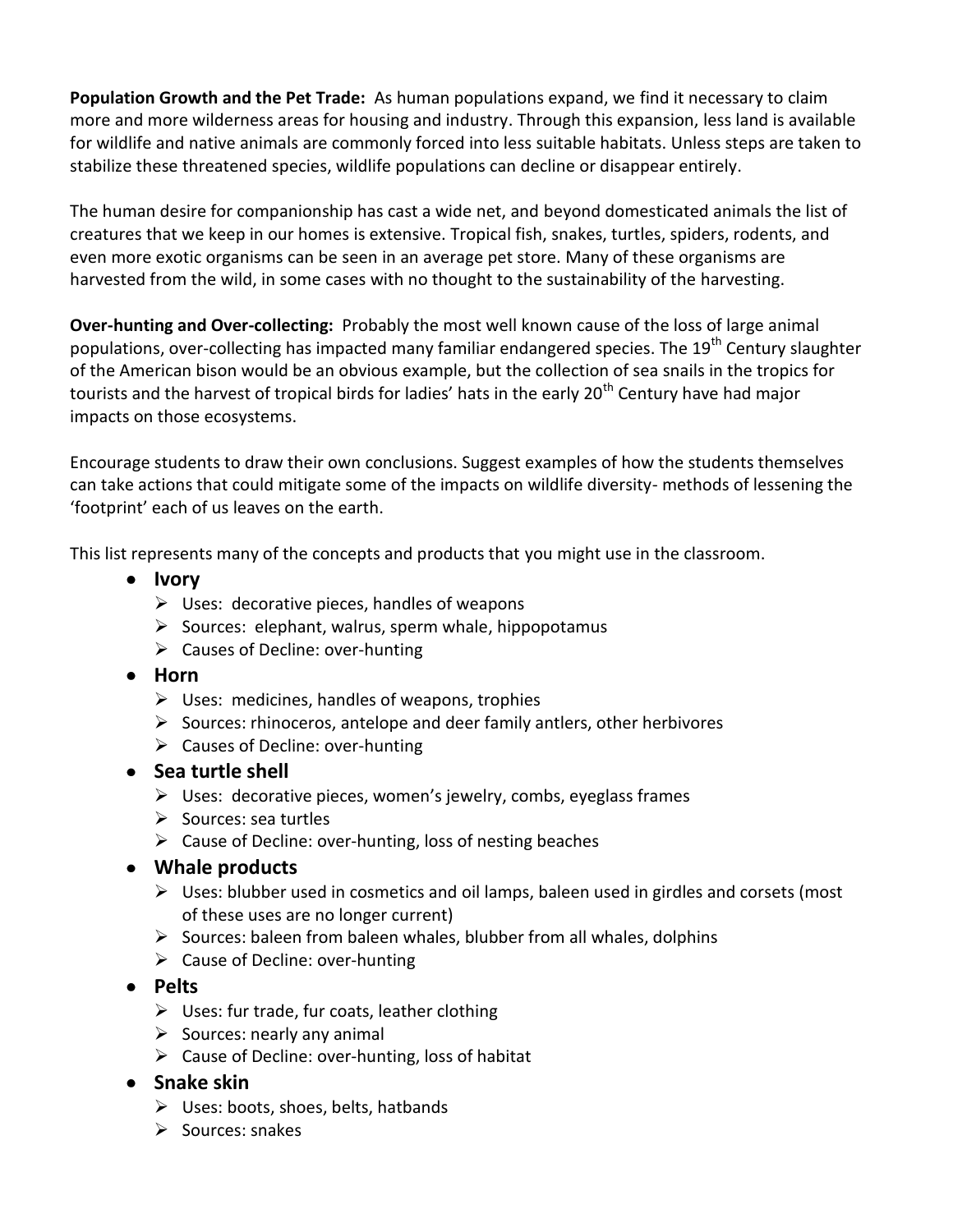$\triangleright$  Cause of Decline: over-hunting, loss of habitat, misinformation

#### **Box turtles**

- $\triangleright$  Uses: pets and pet trade
- $\triangleright$  Sources: wild places
- $\triangleright$  over-collecting, loss of habitat, habitat fragmentation

With each introduction, the students should have a sense why the animals are sought after by humans, alternatives, or conservation methods that might allow some animals to be taken if the species is preserved. Students should be left with a sense that there are alternatives, and not with a bereft feeling of despair. If everyone makes better choices, then we can cohabitate with these species for a long time.

Many other examples are possible. Some of the discussion will be based on the props and products, but a great deal of the discussion will be determined by the student's interests and questions. Discussions prior to or following this lesson may help spark lively debates on these somewhat controversial topics.

### *Extensions*

#### *Provocative questions:*

- $\triangleright$  What animal species in our area have become extinct or extirpated? Try to identify species that have disappeared in the last few centuries. Why did they disappear?
- $\triangleright$  How big does an animal's habitat need to be?
- $\triangleright$  Why should we care about endangered species? If they are going to become extinct, why should we do something about it?
- $\triangleright$  What sorts of challenges exist in protecting endangered species? What contributions do the animals make ecologically, economically, medicinally, aesthetically or socially?
- $\triangleright$  Is it better to protect a critically endangered large and recognizable animal, or the habitat that it lives in? Does the cost of the efforts matter? What about the certainty of the animal's survival?
- $\triangleright$  If you know how to care for a wild animal, why shouldn't you be allowed to keep it as a pet?
- $\triangleright$  What can be done to slow the loss of habitat in New York State?
- $\triangleright$  Great white sharks have been known to eat people. Why shouldn't we hunt them to extinction?
- $\triangleright$  Mosquitoes carry fatal human diseases, such as malaria and yellow fever. Should insecticides that have *potential* long term negative effects to the environment be used to limit mosquito populations and protect human health?
- $\triangleright$  How many animals in a population are enough? Can six individuals survive? Sixty? Would any of these animals still be there in ten years? Fifty years?
- $\triangleright$  Weasels are in decline in New York State. Since house cats and weasels both eat mice, why shouldn't cats replace them in the woodlands?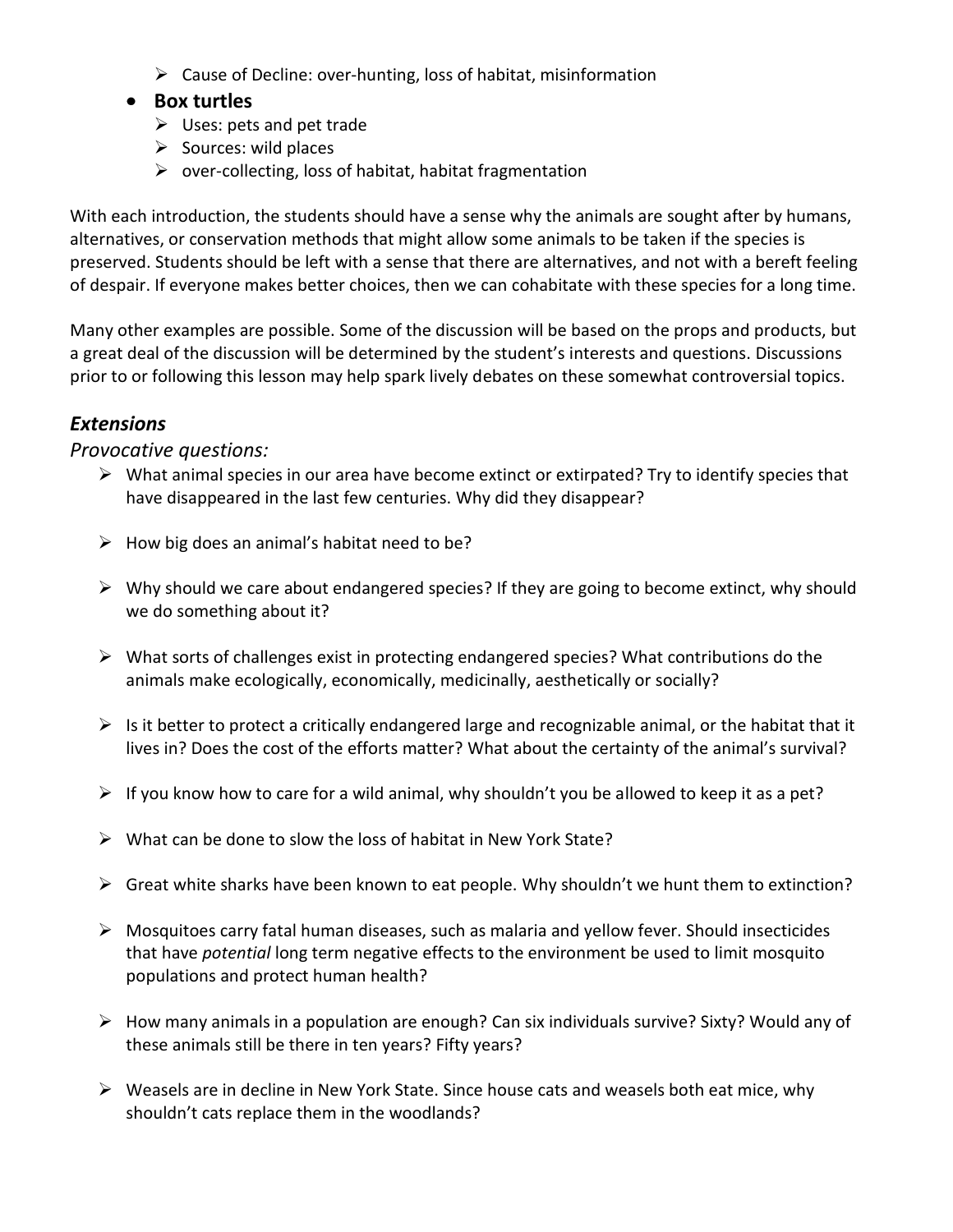### **Activities**

There are several activities to engage the students for demonstrating some of the principles.

# *Classroom Carrying Capacity*

To demonstrate the effect of habitat loss, have the students role-play wild animals in your local neighborhood.

The classroom represents the historic range of their species (whether they represent deer, chipmunks or box-turtles is unimportant). The students must follow only three simple rules: all participants must stand, students cannot touch any classroom furniture, and they cannot touch one another. Review that an animal's habitat is the area that provides its needs (food, shelter, water, space, and a mate).

The animals (students) must move from their locations to a narrower strip of floor in the classroom (designated by you). This area represents their current range. The other sections of the classroom have been developed by humans into houses, stores, schools, roads, and utilities. To test whether this area provides enough space, have the students seek the other side of the area, moving without touching any other students.

The population of animals is further impacted, as a portion of the open space that is part of their habitat gets developed into human needs (housing, lumber yard, coffee shop, etc). Perhaps a third of the space the group is currently occupying is no longer available. The students occupying this restricted space must cram into the remaining habitat, or the animals they represent die (the student returns to their seat).

The population gets impacted again and further development takes place (another third gets removed). Students can now try to move as they did before. The students at this point will be occupying nearly all of the available space, and be uncomfortable with how close everyone else is.

When populations become artificially dense like this, they are susceptible to many new problems. Introduce that a disease passes through the environment that affects their species. A majority of animals die, leaving a few (pick a characteristic to designate victims, such as lettering on shirts or everyone wearing a necklace).

Introduce nuisance controls or poisoning (intentional or accidental) that the animals suffer because of the proximity of so many people. Another characteristic is selected to represent this die off, leaving 2-5 students. These animals have enough room and can fill their needs. The students can determine if these animals are sufficient to maintain a population, and what may happen if more animals are added to the environment (for example, if the population remaining is three female students, the population would have no reproductive potential and is doomed).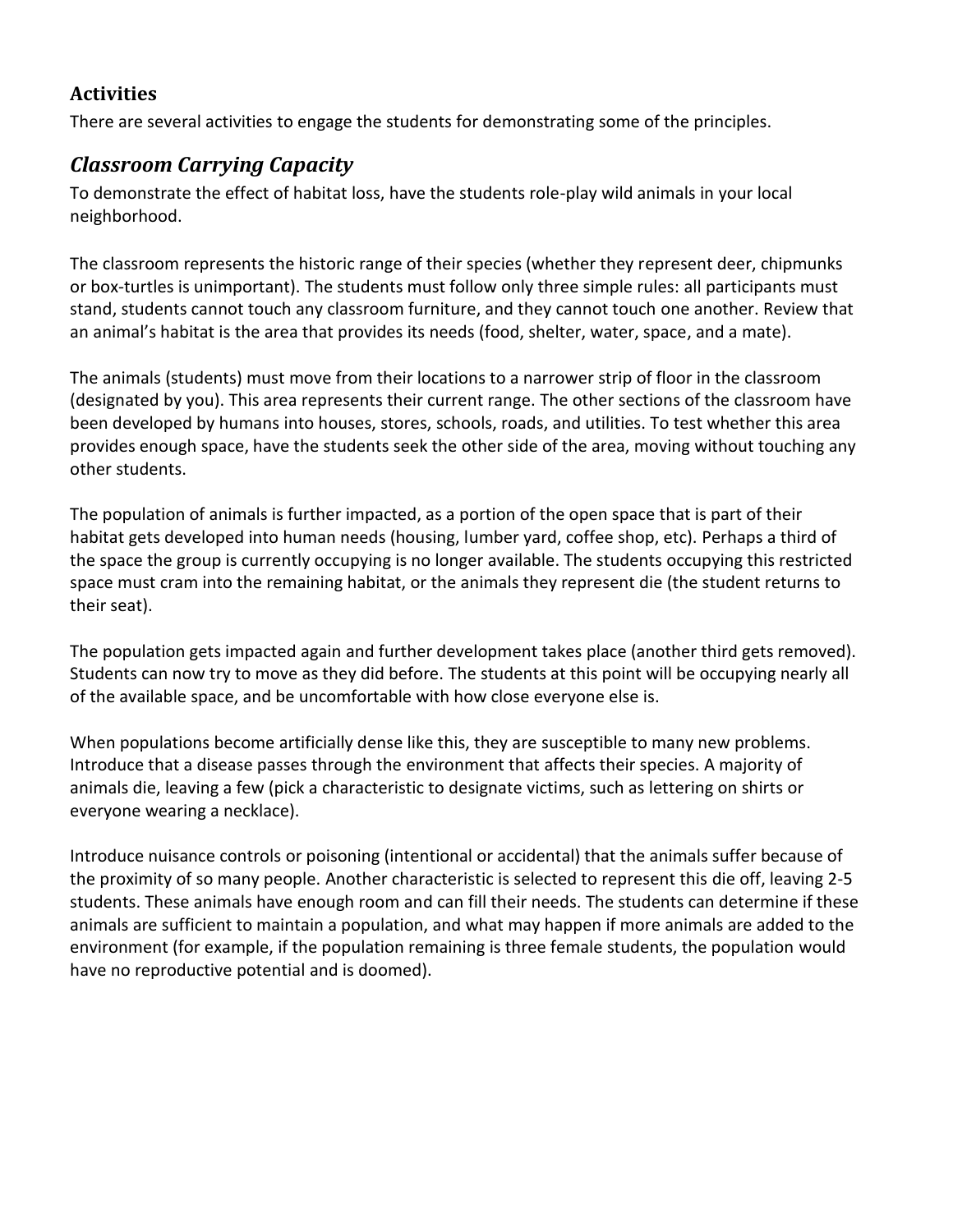## *Maximum Sustainable Harvest*

Use an example on the chalkboard to illustrate how hunting can be used as a wildlife management tool and how hunting and over-hunting differ.

There is a population of imaginary animals that some people like to hunt for (they can be eaten and their fur can be used as well). The habitat we are managing only has enough resources to sustain 100 individuals. If the population exceeds 100, the extra animals will die from lack of resources or move out of the managed area in search for better habitat. Every breeding season the population has the capacity to double their numbers, up to 100.

The students in the class represent the decision-making board of a wildlife management agency. They want to let the maximum number of these creatures to be hunted (allowing the greatest public satisfaction), while maintaining the population of animals for future years. The students will be asked to propose how many licenses (1 license = 1 hunted animal) should be granted.

#### **If the students select a number of 50 or less:**

|         | <b>Animals</b> | hunted | remaining | after breeding season                        |
|---------|----------------|--------|-----------|----------------------------------------------|
| Year 1: | 100            | 40     | 60        | $100$ (60 x 2, with a population max of 100) |
| Year 2: | 100            | 40     | 60        | 100                                          |
| Year 3: | 100            | 40     | 60        | 100                                          |

This would represent a sustainable harvest. 50 would be the maximum that would maintain this balance.

## **If the students select a number greater than 50:**

|         | <b>Animals</b> | hunted | remaining | after breeding season                           |    |
|---------|----------------|--------|-----------|-------------------------------------------------|----|
| Year 1: | 100            | 65     | 35        |                                                 |    |
| Year 2: |                | 65     |           |                                                 | 10 |
| Year 3: | 10             | 65     |           | $\mathbf 0$ (and 55 hunters don't get anything) |    |

In the above example, the population of animals has been extirpated (locally extinct). Quickly, the students should see that 50 is the maximum that can be taken. Then introduce the idea of additional factors, such as disease, poor breeding conditions, or poaching.

|         | Animals | hunted            | remaining | after breeding season |
|---------|---------|-------------------|-----------|-----------------------|
| Year 1: | 100     | 50                | 50        | 100                   |
| Year 2: | 100     | $50 + 8$ poached  | 42        | 84                    |
| Year 3: | 84      | 50                | 34        | 78                    |
| Year 4: | 78      | $50 + 15$ disease | 13        | 26                    |
| Year 5: | 26      | moratorium?       |           |                       |

Many students may recognize that a reduction of hunting pressure may be a way of allowing the population to rebound. Students are encouraged to alter the regulations to sustain the population. The facilitator will remind them that public reaction may be strong if hunters are told they can't hunt for a year or two. In some wildlife management situations, such as Long Island's commercial fishing industry,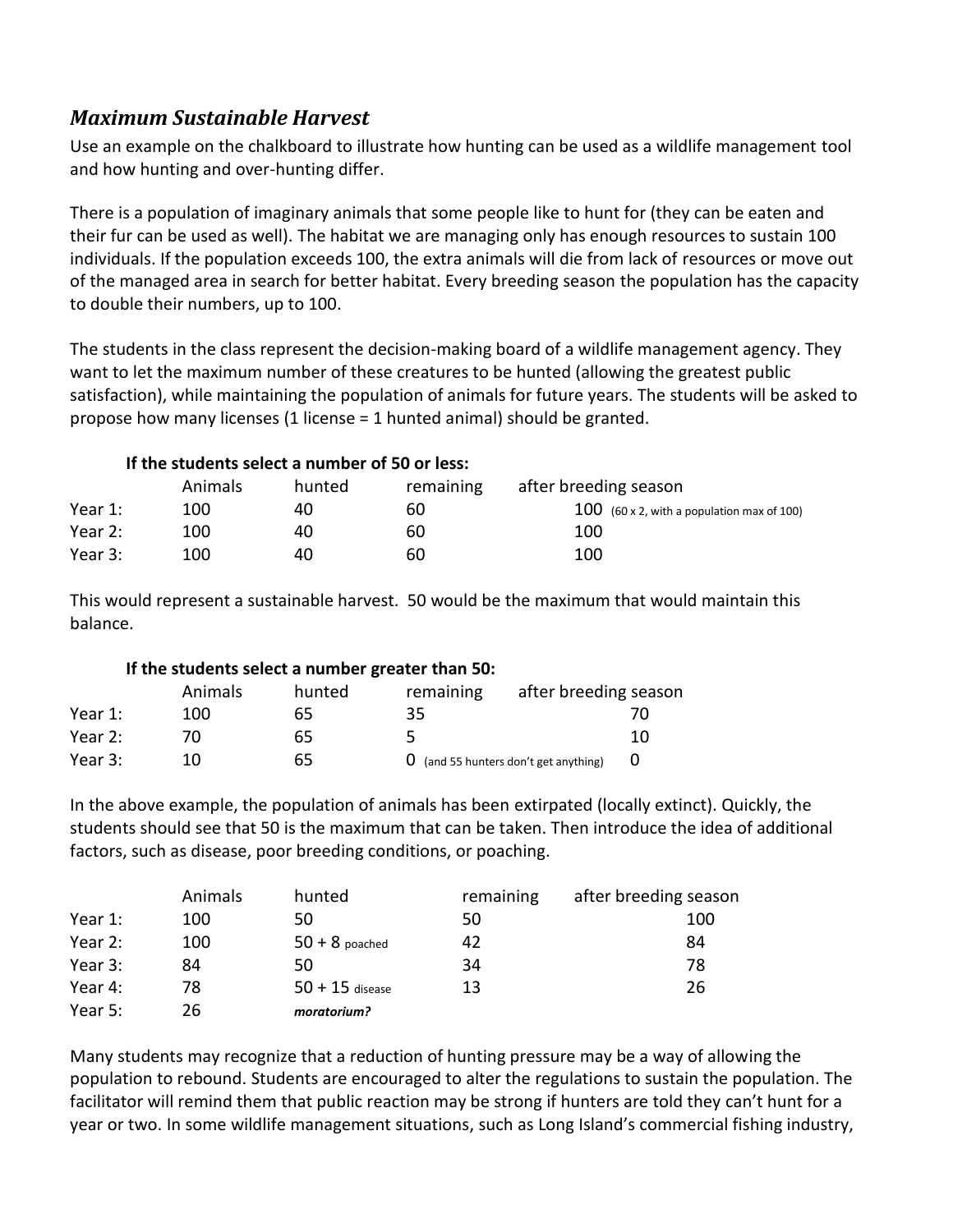the harvest of these species is the hunter's livelihood, and a moratorium on hunting is a reduction of salary.

Explore other possible ways of limiting the negative impacts, while maximizing the opportunities for both the public and wildlife.

## *Bioaccumulation of Chemicals in the Environment*

Illustrate the process of biomagnification and bioaccumulation of pesticides and other chemicals as they move up the food chain.

Relate the historic uses of DDT in our area as a crop insecticide and a mosquito suppressant in residential communities. The use was commonplace and widespread. DDT was relatively harmless to people and effective against insects when used as directed. Over time, we were able to learn some of the long term effects on wildlife, especially predatory birds.

The mosquitoes, now contaminated with minute doses of the chemical, can be eaten by small fish, dragonflies, spiders, bats, songbirds or other small predators. If those animals ate many mosquitoes, they received a greater proportion of the chemical than was present in the environment.

As those animals were in turn eaten by other predators, the magnification increased. At the top of the food chain, predators such as eagles, falcons, and osprey had thousands of times the background level of the chemical in their systems. DDT affected the reproductive capacity of these birds, causing egg shells to be brittle and flakey. When the adult birds attempted to incubate the eggs, the shells would break. After many years of unsuccessful breeding, as the adults died due to natural causes, there were no new birds to take their place and populations crashed.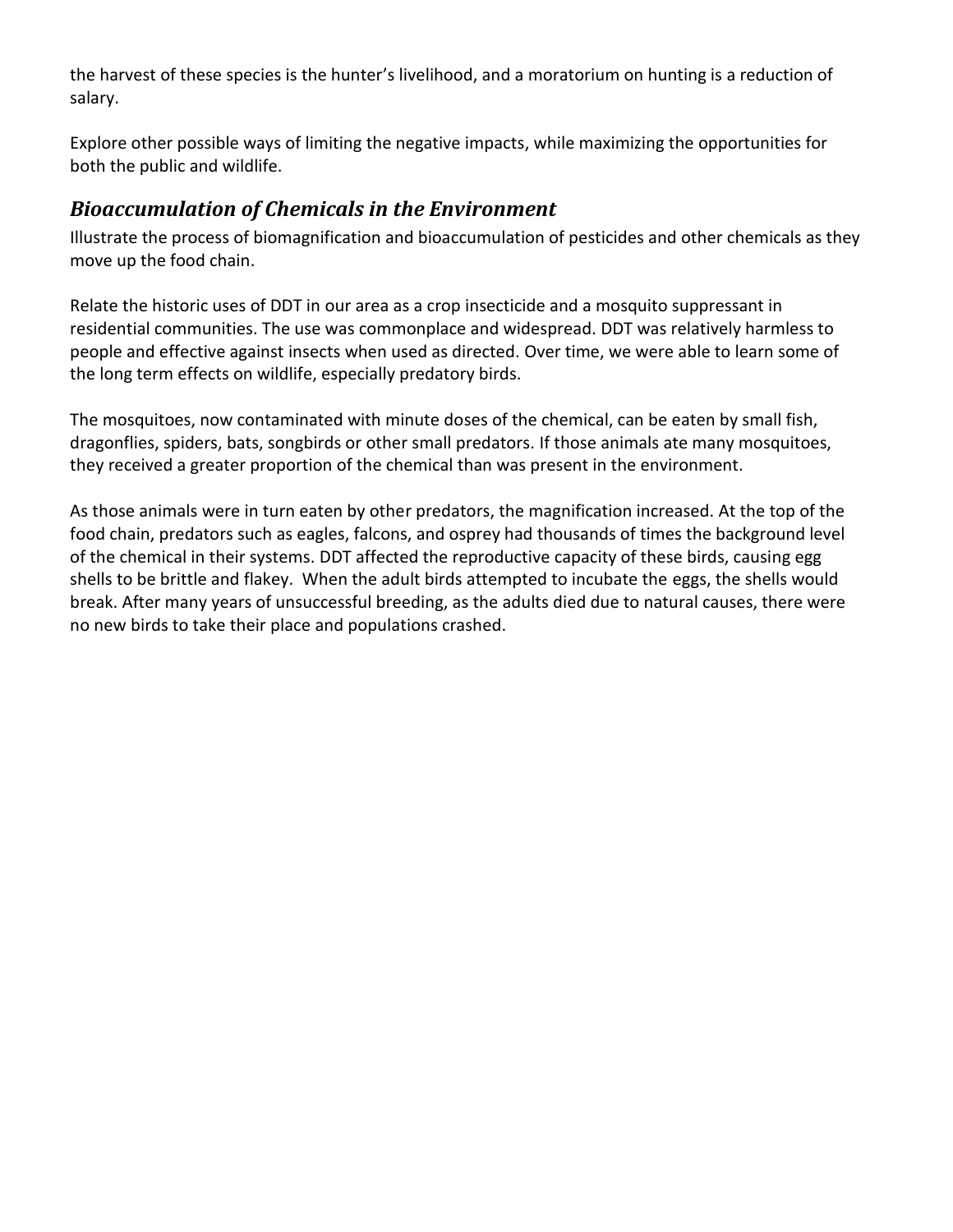



## *Related Project WILD lessons*

- grades 7-8 *Hazardous Links, Possible Solutions* Pesticides and food chains
- grades 5-8 *World Travelers* Introduced and alien species
- grades 5-8 *Rare Bird Eggs for Sale* Identify reasons that wildlife is collected
- grades 7-12 *Pro and Con: Consumptive and Non-consumptive Uses of Wildlife* Explore intrinsic value of wildlife
- grades 5-8 *History of Wildlife Management* Define wildlife management, trends and philosophies grades 7-12 *Cabin Conflict*- evaluate different points of view over land use